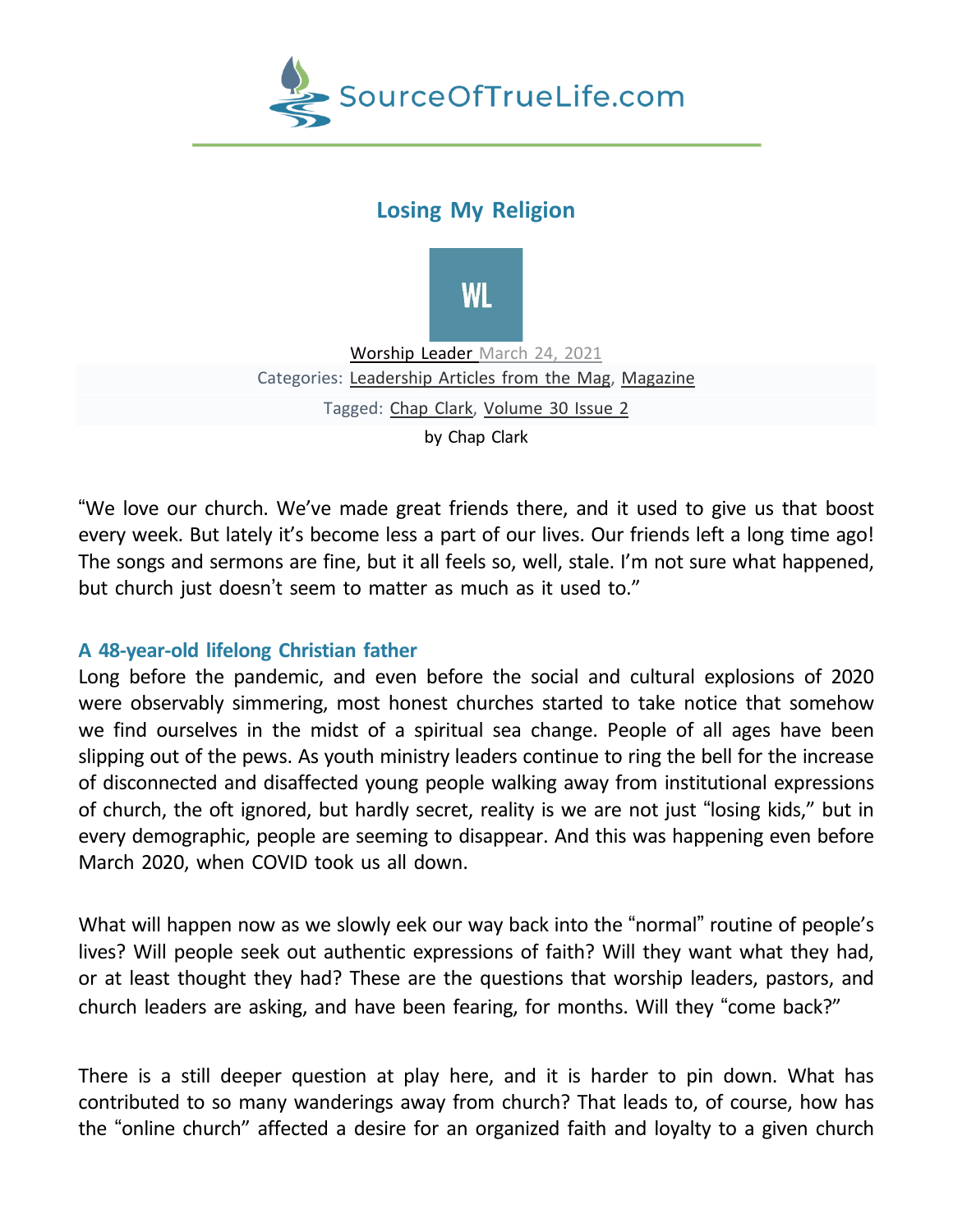community? Of course, many will and have come enthusiastically back, ready to connect and worship and serve. But what about everybody else? My middle-aged friend, consistently invested for years, seems to reflect a "been there, done that" response that is not uncommon. While there is evidence that many seem to be more "religious" than ever, it is as if somehow many have decided that what the church says and does simply no longer connects like it once did.

## **Why do so many wander?**

"They preach about community, we sing that we're all in this together, but these are just words that don't line up with my life. I have been looking for real friendship, and during Covid I realized that what we had was not what I needed. I'm rethinking everything. I'm not done with Jesus, but I think I'm done with my church."

## **A 38-year-old teacher now looking for the "right" church**

It would be easy to write off such a sentiment as unsatisfied church hopping—looking for a deeper sense of connection, but it still coming down to liking one style of worship or preaching over another. Even in that case, it may not be that faith itself is necessarily lost, but that it is rather a quest for something more, or deeper.

When it comes to faith, everyone has their own unique story to tell. Some may tell someone what they are going through; others may not even know themselves. There are lots of studies about why people leave the church, and the reasons tend to fall into one of four general categories:

Disillusionment with people and/or with God. Hurt by someone associated with faith, or perception of what faith should be. Frustration with church leaders (or "Christians" in general). Lifestyle change leading to a lack of interest (e.g. going to college, new hobby).

Among these, it is noteworthy that none specifically has to do with faith per se. Each reason, in its own way, is more about people than it is about faith. Certainly, there are those on a journey where tenets or expectations of faith prompt them to move in a different direction. But for many people who leave their faith home, the reasons have more to do with others—what they wanted, needed, experienced, or received from others—than it has to do with theology or beliefs.<sup>1</sup>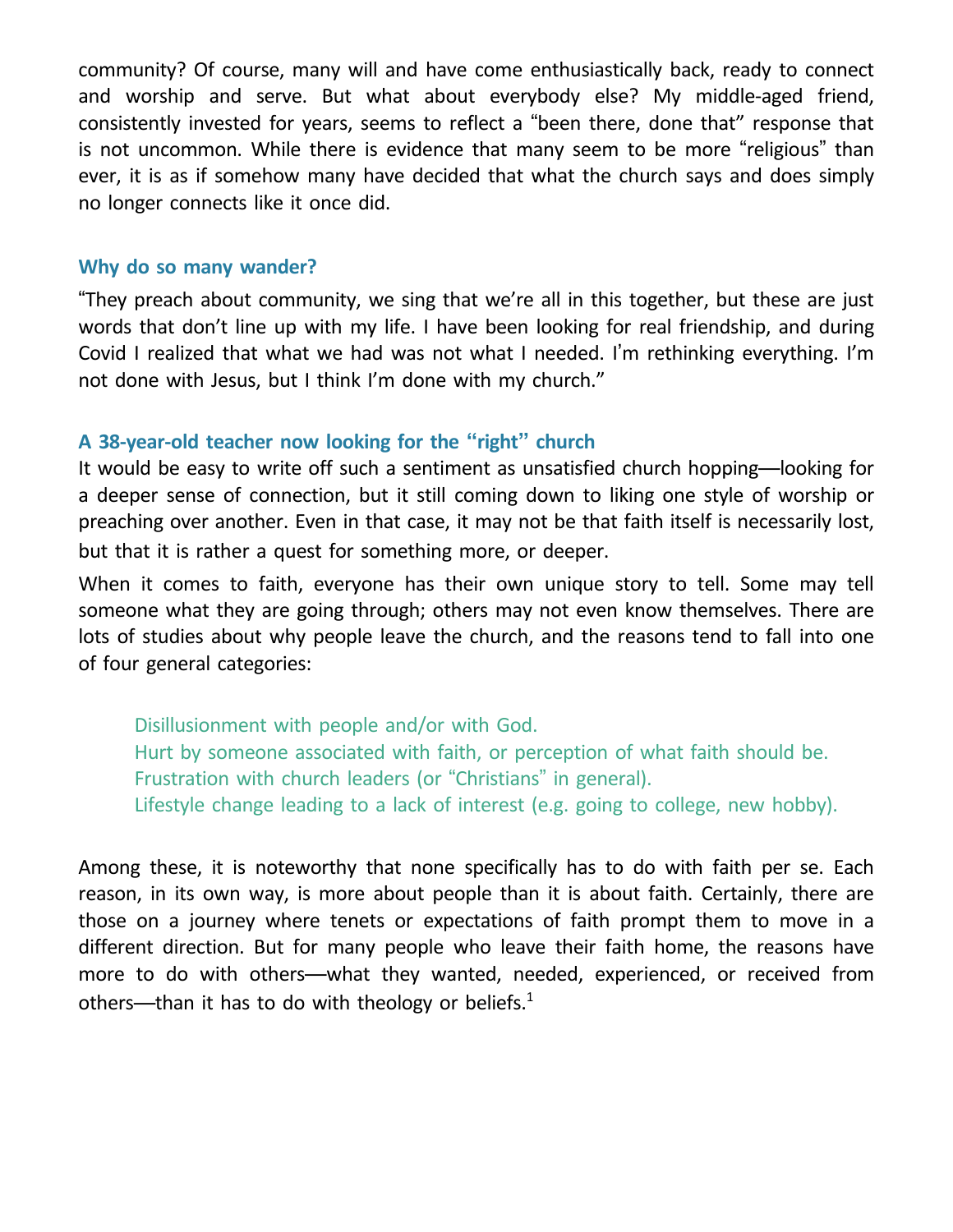#### **What can we do?**

What is our response to those we know are slipping away from our community and church family? Is it to try to convince them to come back? To let them know that they are loved and valued, in the hopes that they will come around?

As a pastoral team, we have thought and prayed long and hard on behalf of people who were once involved and active in their faith and church life and have backed away, for whatever reason. One knee-jerk reaction has been to want to chase after them, to convince them that God loves them and so do we. Our next response has been to look in the mirror and ask what it is that we could do better or differently: be more direct with social issues (or, in some cases, less direct with social issues!); give greater attention to worship creativity, new playlists, even more hymns; or work harder at more "contextual" or narrative/story-oriented sermons. Without question, when it comes to what we do as a fellowship, we in leadership must always engage in this kind of self-reflective work.

But, at the end of the day, the reasons why most people actually leave have little to do with what we do, even if that's what they say or blast on Facebook or Instagram. Somehow, they have lost confidence in who we are, especially when it comes to giving us access to their souls. Especially in the fragmented and isolated world we have been living in, people are looking for a safe place to be loyal to those who love them and with whom they trust enough to deeply engage. To be involved in a church fellowship is, after all, a major time, social, financial, and heart commitment. The larger the church—the broader the programmatic menu—the easier it is to bounce from one mini-community to another or just hide in the shadows. But to really be invested—to be known and know, loved and love—takes an even more costly commitment and risk.

# **The Call of God's Church**

Jesus heard this. He said to him, 'You still lack one thing. Sell everything you have and give to the poor, and you will have treasure in heaven. Then come, follow me.' – **Luke 18:22.** Before he said this, Jesus "loved" this wealthy young man **(Mark 10:21),** out of compassion for the sincerity of the man's quest. This man had been taught his whole life that faith was about receiving a reward, so he naturally wanted to do something to make sure. As it turned out, he could not see that the "treasure" he longed for was right before him. He allowed himself to be so handcuffed by his wealth, and likely everything that his life had been built upon, that he could not see that the answer to his question was the One he asked. "Follow me" was the defining call.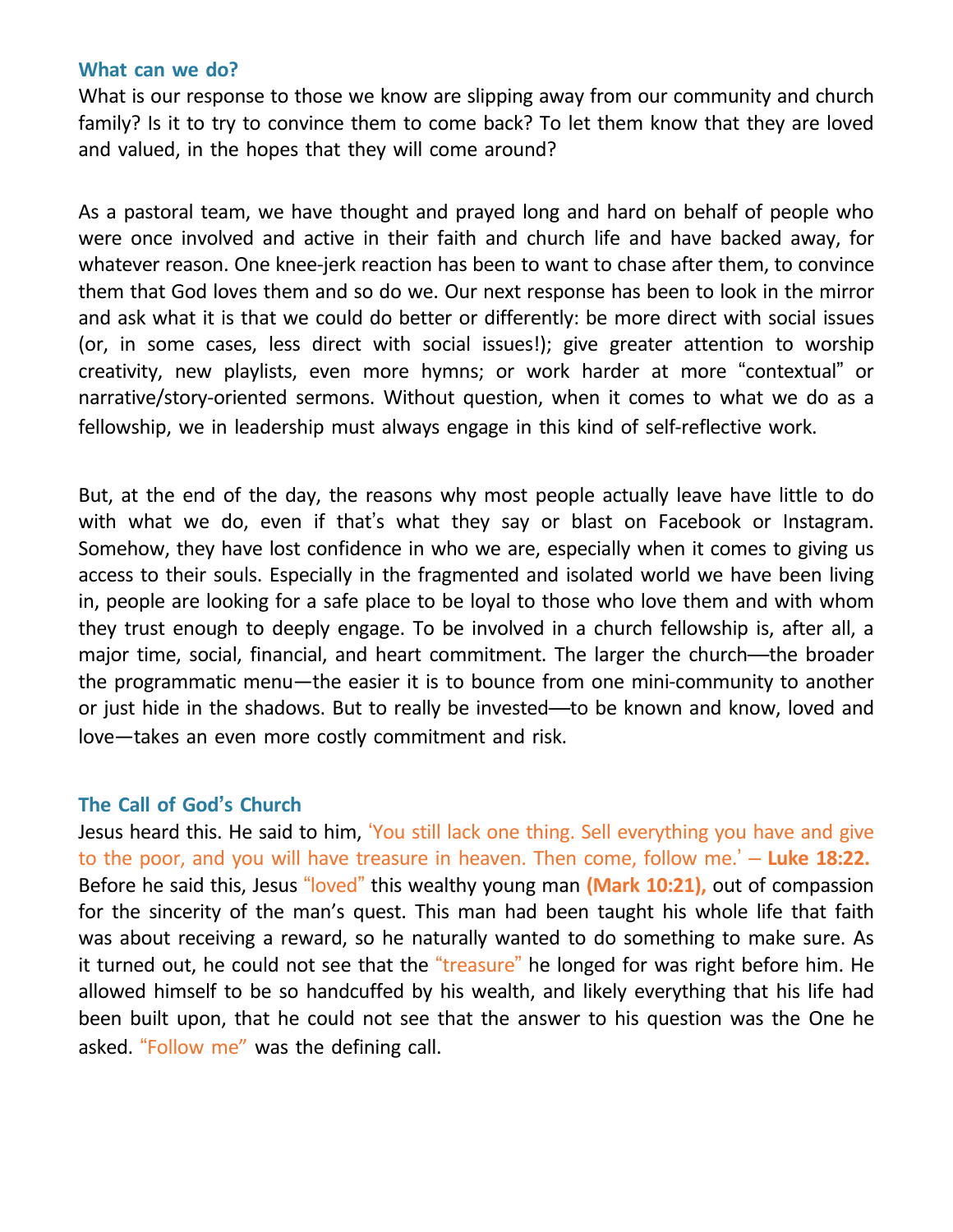Of course, in context Jesus was not speaking only about money, but also about the choice we must all make when it comes to biblical faith. A lifelong Christian, an elder yet, told me last week, "These last few years I've begun to understand that I have to be all in." That is the consistent call of Jesus and His kingdom. "I am what I love," writes James K. A. Smith, and he goes on to ask, "What does this have to do with church?" His answer? "You worship what you love."<sup>2</sup>

Our role in helping others find their way to a new or renewed faith is to offer the invitation of Jesus to "follow Him." We have one message, and it is not "Come to church!" As Paul told the Colossian church, "He is the one we proclaim" **(Col 1:28).** For anyone who may have wandered away from faith, for whatever reason, here are three specific ways we can invite them into the "treasure" of knowing and experiencing Christ.

## 1. Make it about Jesus.

We focus on the church, the worship, the programs, or even the preaching to draw someone back to God's household, when the only draw that will transform and ultimately satisfy is the presence of Christ's Spirit. What we should do is point to Jesus—His sacrifice, work, and mission. We don't diminish or ignore that faith is indeed risky, yet the gift is the treasure we ultimately seek. When Jesus is lifted up, and the call to follow Him is clear and central, He will speak **(John 12:32).**

#### 2. Make it about the environment over the production.

What stirs us to faith? Of course, we are sometimes emotionally drawn in by music and prayers and words. But what encourages and reinforces a faith that is laser-focused on Jesus Christ and the kingdom of God **(Acts 1:3; 28:30-31)?** The warmth and safety of a group of people who have asked and answered the question, "Whom do I love?" To sing together songs that remind us of our redemption. To sigh and listen to one another as we settle into the arms of our Savior in prayer. To receive God's Word as a family who has abandoned all to hear and respond in trust. This is who we are. This is Whom we proclaim.

# 3. Participate together in God's kingdom reign.

As we pray, "Your kingdom come, your will be done on earth as it is in heaven" **(Matthew 6:10),** we affirm together that our vocation, individually and collectively, is to walk alongside of Him as the kingdom is brought to all of creation. From the ember sparked through gathering in Christ's name and Spirit-led community, a flame is waiting to be set free. In too many churches, faith has become a spectator sport of enjoying, experiencing, comparing, evaluating, and critiquing. What we do as followers of Christ is put our hearts